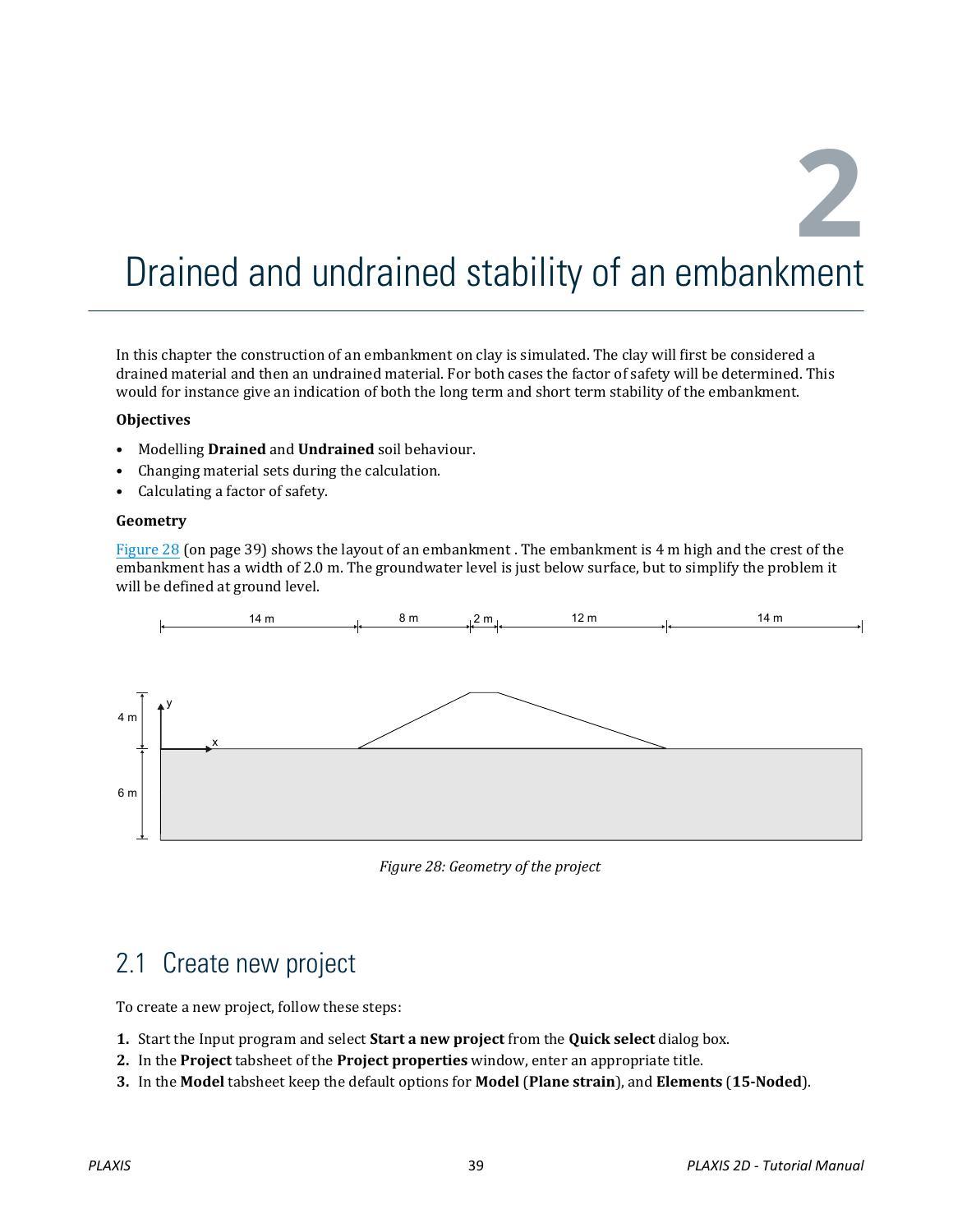#### **Drained and undrained stability of an embankment**

Define the soil stratigraphy

- **4.** Set the model dimensions to:  $x_{min} = 0$  m,  $x_{max} = 50$  m,  $y_{min} = -6$  m and  $y_{max} = 4$  m.
- **5.** Keep the default values for units, constants and the general parameters and click **OK** to close the **Project properties** window.

### 2.2 Define the soil stratigraphy

The subsoil profile consists of a single clay layer extending until large depth. Since we are only interested in the stability of the embankment it is not necessary to model the clay layer until very large depth; the model has to be deep enough to allow the failure mechanism to form. Please note that for a deformation analysis a deeper model may be required as deformations due to the construction of the embankment will still occur at considerable depth.

To define the soil stratigraphy:

- **1.** Click the **Create borehole** button **for a** and create a borehole at  $x = 0$ . The **Modify soil layers** window pops up as shown in Figure 29 (on page 40).
- **2. Add** a single soil layer from **Top** = 0 to **Bottom** = -6.
- **3.** Keep the **Head** for this borehole to 0. Hence, the groundwater level coincides with ground level.

|                                                                               | Modify soil layers                                       |                                                                                                   |                                                              |                              |                                                |                    |                  | $\Box$ | $\times$ |
|-------------------------------------------------------------------------------|----------------------------------------------------------|---------------------------------------------------------------------------------------------------|--------------------------------------------------------------|------------------------------|------------------------------------------------|--------------------|------------------|--------|----------|
| x<br>Head                                                                     | <b>Borehole_1</b><br>$\leftrightarrow$<br>0,000<br>0,000 | Add<br>Soil layers<br>Water                                                                       | Insert<br>Initial conditions   Preconsolidation   Field data |                              | <b>Delete</b>                                  |                    |                  |        |          |
| 0,000<br>$-1,000$<br>$-2,000$<br>$-3,000$<br>$-4,000$<br>$-5,000$<br>$-6,000$ |                                                          | Layers<br>#<br>Material<br><not assigned=""><br/><math>\mathbf{1}</math><br/>Bottom cut-off</not> | 0,000                                                        | Top<br>0,000<br>$\mathsf{m}$ | <b>Borehole_1</b><br><b>Bottom</b><br>$-6,000$ |                    |                  |        |          |
|                                                                               |                                                          |                                                                                                   |                                                              | <b>Site response</b>         |                                                | <b>图 Boreholes</b> | <b>Materials</b> | OK     |          |

*Figure 29: The soil stratigraphy in the Modify soil layers window*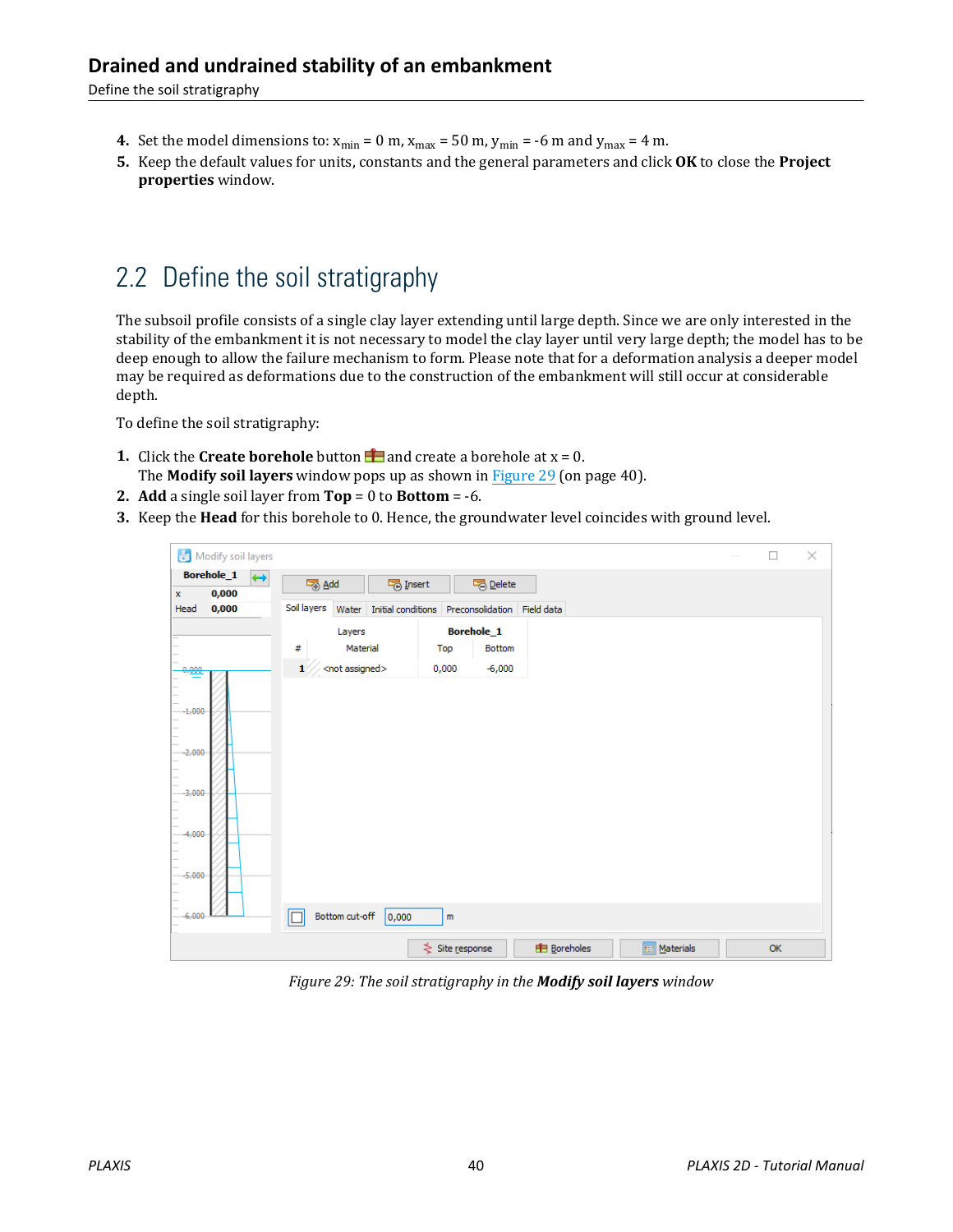# 2.3 Create and assign material data sets

For this project three material sets have to be defined. One material to represent the sand of which the embankment will be constructed and two materials representing the subsoil: a drained and an undrained material set representing the clay in long term and short term conditions.

| Table 3: Material properties of the soil layer |  |  |  |
|------------------------------------------------|--|--|--|
|------------------------------------------------|--|--|--|

| <b>Parameter</b>                                      | <b>Name</b>              | <b>Embankment</b> | <b>Clay layer</b> | <b>Unit</b>       |
|-------------------------------------------------------|--------------------------|-------------------|-------------------|-------------------|
| General                                               |                          |                   |                   |                   |
| Soil model                                            |                          | Hardening<br>soil | Hardening soil    |                   |
| Type of material behaviour                            | $\overline{\phantom{a}}$ | Drained           | Drained           |                   |
| Unsaturated unit weight                               | Yunsat                   | 16                | 13                | $kN/m^3$          |
| Saturated unit weight                                 | $\gamma_{\text{sat}}$    | 16                | 13                | $kN/m^3$          |
| <b>Mechanical</b>                                     |                          |                   |                   |                   |
| Secant stiffness in standard drained<br>triaxial test | $E_{50}$ ref             | $15 \cdot 10^3$   | 5,600             | kN/m <sup>2</sup> |
| Tangent stiffness for primary<br>oedometer loading    | $E_{oed}$ ref            | $15.10^{3}$       | 5,000             | kN/m <sup>2</sup> |
| Unloading / reloading stiffness                       | $E_{ur}$ <sup>ref</sup>  | $45.10^{3}$       | $20.10^{3}$       | kN/m <sup>2</sup> |
| Power for stress-level dependency<br>of stiffness     | m                        | 0.5               | 1.0               |                   |
| Cohesion                                              | $c'_{ref}$               | 3                 | 10                | kN/m <sup>2</sup> |
| Friction angle                                        | $\varphi'$               | 30                | 25                | $\circ$           |

| <b>Initial</b>          |                          |           |           |                          |
|-------------------------|--------------------------|-----------|-----------|--------------------------|
| $K_0$ -determination    | $\overline{\phantom{0}}$ | Automatic | Automatic | $\overline{\phantom{0}}$ |
| Overconsolidation ratio | 0CR                      | 1.0       | ⊥.∠       | -                        |

**1.** Select the **Show materials** button so that the **Materials sets** window shows up.

**2.** Using the **New** button define the two material sets as defined in the Table 3 (on page 41) .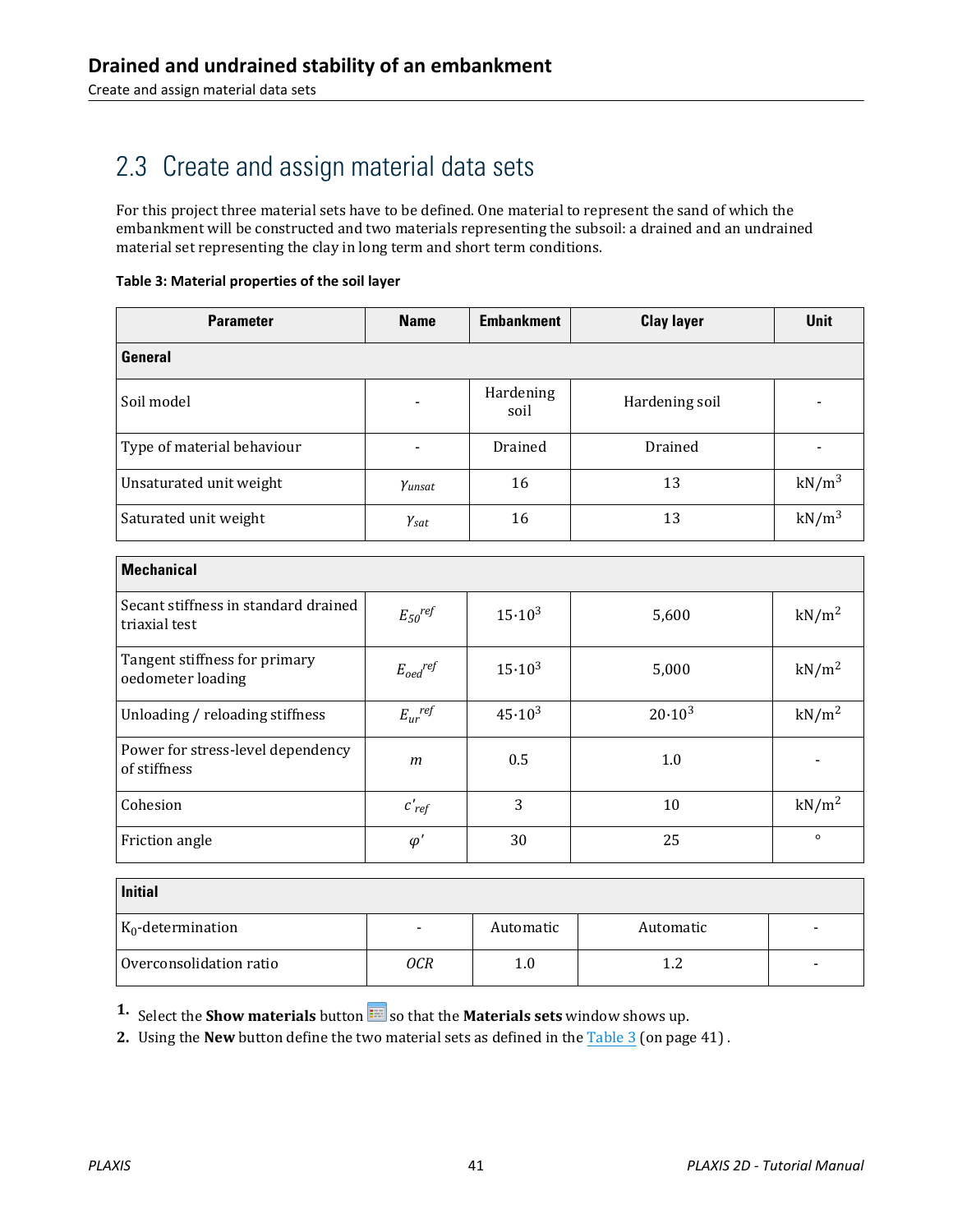Create the embankment

- **3.** In order to create the undrained material set for the clay layer select the drained material in the **Material sets** window and click the **Copy** button to duplicate the material set. In the copied material set, change the name and set the **Drainage type** to **Undrained (A)**.
- **4.** Assign the material set representing the drained clay to the subsoil.

### 2.4 Create the embankment

We will now create the embankment. This is done by defining a soil polygon after which the polygon gets assigned the material set representing the embankment material.

- **1.** Go to **Structures mode** .
- **2.** From the tools side bar select the **Create soil polygon** option **a** and then from the small popup button menu that appears select the **Create soil polygon** option again.
- **3.** Now draw a polygon starting from  $(x y) = (140)$  continuing to  $(224)$ ,  $(244)$  and finally  $(360)$ .
- **4.** Now assign the embankment material to the polygon. This can either be done by opening the **Material sets** window and then drag and drop the material set onto the polygon, or by selecting the polygon and then in the **Selection explorer** set the **Material** option of the soil polygon to the embankment material.

### 2.5 Generate the mesh

- **1.** Proceed to the **Mesh mode** .
- **2.** Click the **Generate mesh** button **the generate the mesh.** The **Mesh options** window appears.
- **3.** Select the **Fine** option in the **Element distribution** list and generate the mesh.
- **4.** Click the View mesh button **the view** to view the mesh and the generated mesh is shown in Figure 30 (on page 42).



*Figure 30: The generated mesh*

**5.** Select the **Close** button on the top left of the Output program to close the mesh view.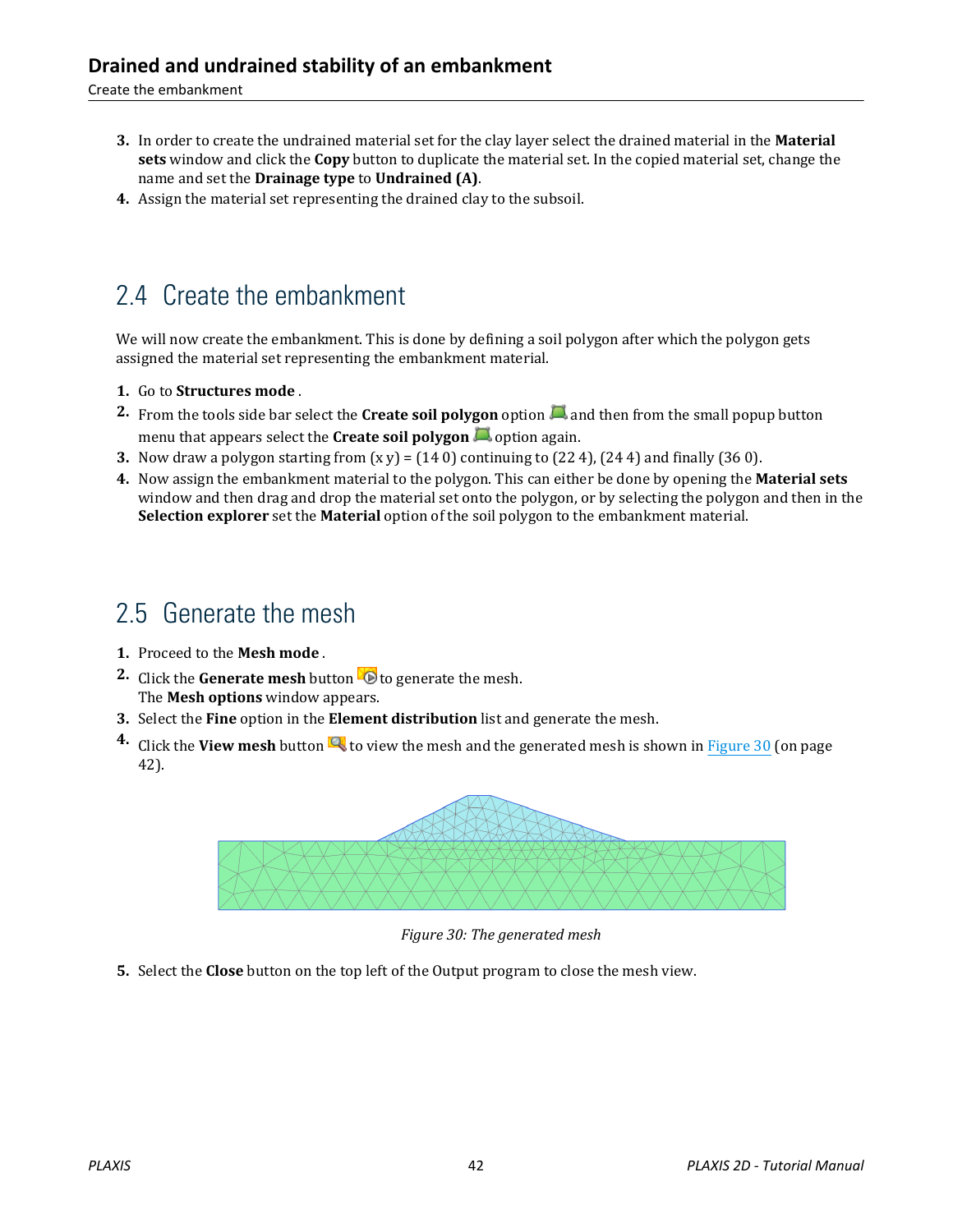# 2.6 Define and perform the calculation

The embankment construction is done in a single stage here, as we're only interested in the stability. Note that for settlement predictions it is better to divide the construction of the embankment in multiple phases, if necessary with periods of consolidation in between. The embankment construction has to be done both on drained and undrained subsoil, so a total of three calculation phases have to be defined: the initial phase and two construction phases.

### 2.6.1 Initial phase: Initial conditions

In the initial situation the embankment is not present yet. Since the subsoil consists of only 1 layer with a horizontal ground level the **K0 procedure** can be used to generate the initial stresses. As this is the default option, no changes have to be made to the initial phase. The model in the initial phase is shown in Figure 31 (on page 43).



*Figure 31: Configuration of the initial phase*

### 2.6.2 Phase 1: Embankment construction on drained subsoil

- **1.** Click the **Add phase** button  $\overline{\mathbf{B}}$  to create a new phase . The new phase is by default a **Plastic** analysis phase with **Staged construction** as **Loading type**.
- **2.** Right-click on the embankment and from the popup menu that appears select the **Activate** option to activate the soil representing the embankment. The model of phase 1 is shown in Figure 32 (on page 43).



*Figure 32: Configuration of phase 1*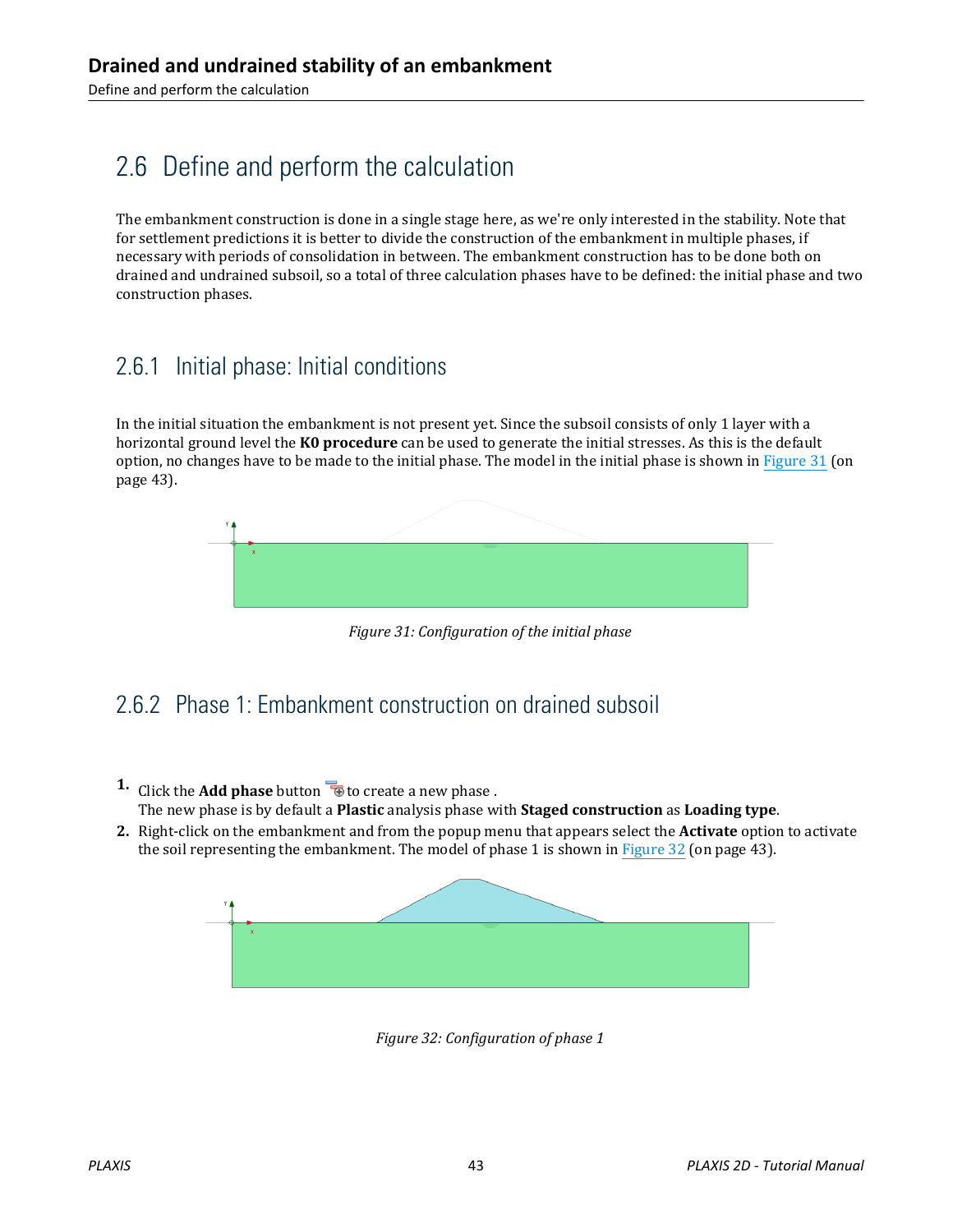Define and perform the calculation

### 2.6.3 Phase 2: Embankment construction on undrained subsoil

In this second calculation phase the same embankment will be constructed, by now under the assumption of undrained behaviour of the subsoil. This implies that the material set of the subsoil must be changed, but also that this construction phase must start from the initial phase as it is an alternative calculation for phase 1 rather than a continuation of phase 1.

- **1.** In the **Phase explorer** select the **Initial phase** and then create a new phase using the **Add phase** button . Because the initial phase was the selected phase the newly created phase 2 will start from the initial phase. In case by mistake phase 2 does start from phase 1, this can be changed double-clicking on **Phase 2** in the **Selection explorer** so that the **Phases** window opens. In the **General** section now set the option **Start from phase** to the initial phase and close the **Phases** window again.
- **2.** Now the soil behaviour of the subsoil must be changed to undrained by assigning the undrained material set to the subsoil. There are several ways to do this:

From the navigation side bar select the **Show materials** button **...** From the **Material sets** window that opens drag and drop the material set for undrained clay on the subsoil.

or

Right-click on the subsoil and from the popup menu(s) that open consecutively select the options **Soil** ( ), **Soil** ( $\Box$ ), **Set material** and finally the material representing the undrained subsoil to assign it.

or

Select the subsoil and in the **Selection explorer** change the **Material** under the **Soil** object for the material representing the undrained subsoil.

**3.** Finally, activate the embankment, and the resulting model is shown in Figure 33 (on page 44).



*Figure 33: Configuration of phase 2*

### 2.6.4 Calculate

Before starting the calculation it's recommended to choose some nodes or stress points to later evaluate the results in for instance load-displacement or stress-strain curves. In this project we will select a point halfway the left hand side slope to later evaluate the factor of safety.

- **1.** Click the **Select points for curves** button  $\blacktriangledown$  on the navigation side bar.
- **2.** Select a **Node** halfway the left hand side slope, hence around  $(x y) = (182)$ .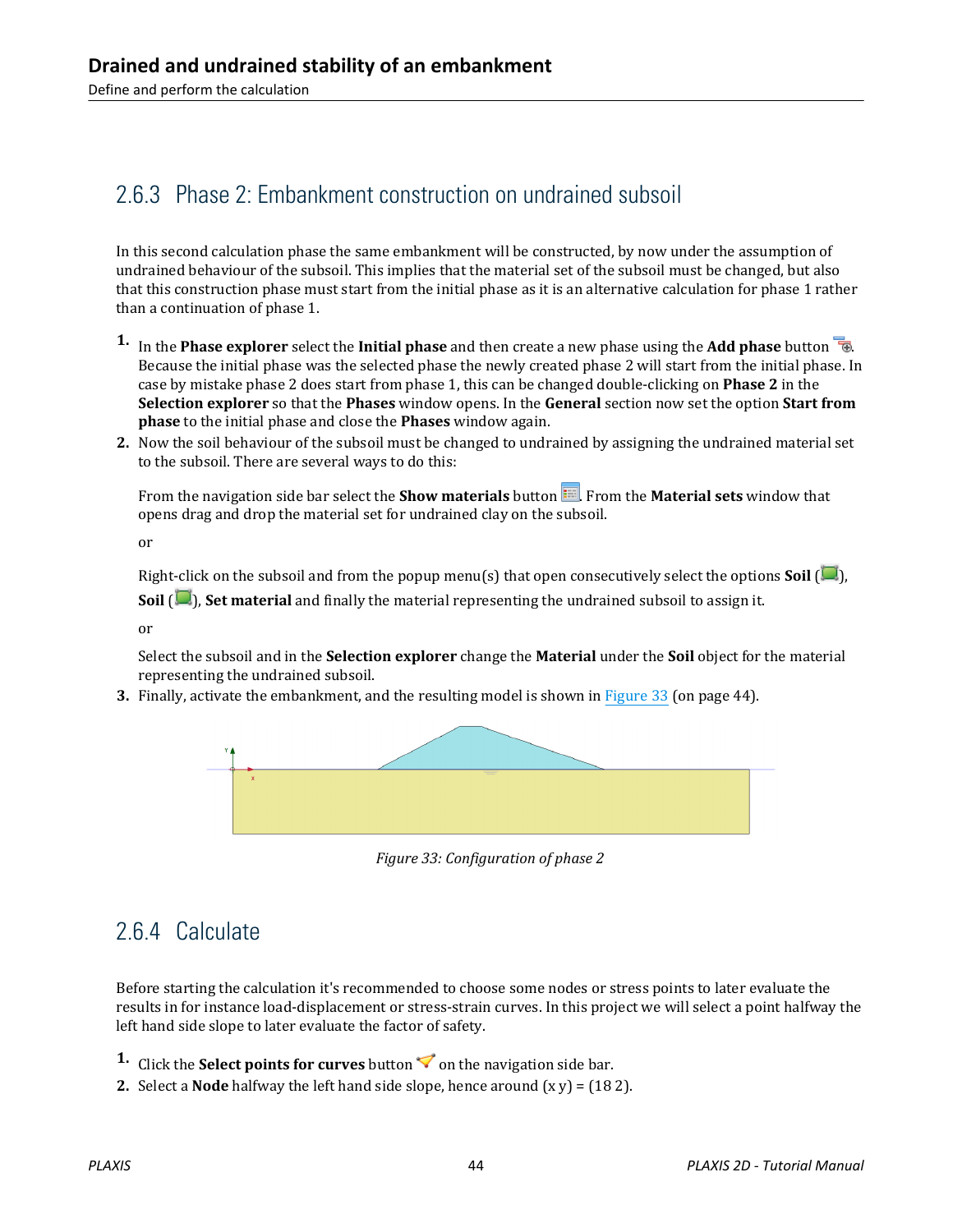- **3.** Click the **Update** button on the top left to close the Output program and store the selected point.
- **4.** Click the **Calculate** button  $\mathbb{F}$  to start the calculation.

# 2.7 Results

- **1.** After the calculation ended, select the first phase and click the **View calculations results** button . The Output program now opens showing the deformed mesh after the construction of the embankment on the drained subsoil.
- **2.** From the dropdown list on the button bar at the top now choose to see the results for Phase 2. Now the deformed mesh after construction of the embankment on undrained subsoil is shown.

Figure 34 (on page 45) shows the deformed mesh for both phases. In case of the drained subsoil the embankment settles everywhere, but in case of the undrained subsoil the embankment settles in the middle but heaves near the toes. This makes perfect sense: the subsoil is now undrained and because of that there can be no volume change. Hence, if the subsoil settles in the middle due to the weight of the embankment it must heave somewhere else, typically just next to the embankment.



*Figure 34: Deformed mesh after phase 1 (top) and phase 2 (bottom)*

It can also be seen that in case of the undrained subsoil the embankment seems to widen leading to a larger settlement at the top of the embankment. This is not immediately obvious and it will be discussed in more detail after performing a factor of safety analysis.

**3.** From the **Stresses** menu select the option **Pore pressures** and then **pexcess**. This will show the excess pore pressures due to the undrained loading of the subsoil. By default the pore pressures are shown as iso-

shadings but with the buttons  $\frac{1}{2}$  and  $\frac{1}{2}$  from the horizontal button bar at the top it is possible to see the principal directions of the pore pressures, either for all or a reduced number of stress points.

[Figure 35](#page-7-0) (on page 46) shows that excess pore pressures have developed due to the construction of the embankment. The highest excess pore pressures are of course directly underneath the embankment, but also on either side of the toes of the embankment some excess pore pressures occur.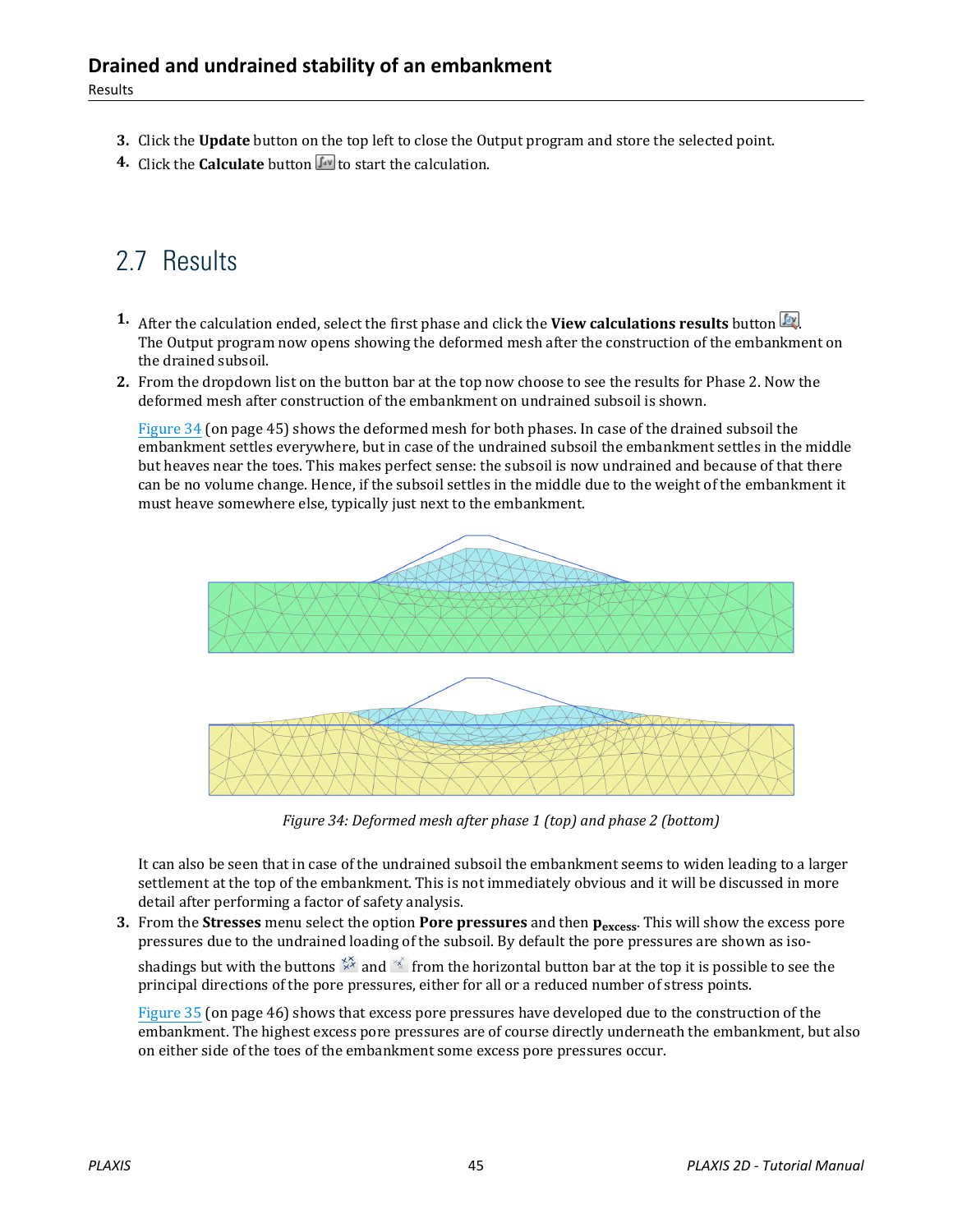<span id="page-7-0"></span>

*Figure 35: Excess pore pressures after construction on undrained subsoil*

**4.** After viewing the results, close the Output program and return to the Input program.

# 2.8 Safety analysis

In the design of an embankment it is important to consider not only the settlements, but also the stability in terms of a factor of safety. It could be seen that the settlements are different for the construction of an embankment on drained or undrained subsoil and so it would be interesting to evaluate a global safety factor for both cases.

In structural engineering, the safety factor is usually defined as the ratio of the collapse load to the working load. For soil structures, however, this definition is not always useful. For embankments, for example, most of the loading is caused by soil weight and an increase in soil weight would not necessarily lead to collapse. Indeed, a slope of purely frictional soil will not fail in a test in which the self weight of the soil is increased (like in a centrifuge test). A more appropriate definition of the factor of safety is therefore:

Safety factor = 
$$
\frac{S_{maximum\ available}}{S_{needed\ for\ equilibrium}}
$$

Where S represents the shear strength. The ratio of the true strength to the computed minimum strength required for equilibrium (hence, the mobilized strength) is the safety factor that is conventionally used in soil mechanics. For soil models using the standard Coulomb failure condition, the safety factor is obtained as:

$$
Safety\ factor = \frac{c - o_n \tan(\varphi)}{c_r - o_n \tan(\varphi_n)}
$$

Where c and  $\varphi$  are the input strength parameters and  $\sigma_n$  is the actual normal stress component.

The parameters  $\mathsf{c}_\mathrm{r}$  and  $\pmb{\phi}_\mathrm{r}$  are reduced strength parameters that are just large enough to maintain equilibrium. The principle described above is the basis of the method of Safety that can be used in PLAXIS 2D to calculate a global safety factor. In this approach the cohesion and the tangent of the friction angle are reduced in the same proportion:

$$
\frac{c}{c_r} = \frac{\tan(\varphi)}{\tan(\varphi_r)} = \Sigma Msf
$$

The reduction of strength parameters is controlled by a multiplier called ΣMsf that is increased step-by-step until failure occurs. The safety factor is then defined as the value of ΣMsf at failure, provided that at failure a more or less constant value is obtained for a number of successive load steps with ongoing deformations.

Note that for soil models that do no use the Coulomb failure criterion the concept of strength reduction remains the same, but with reduction of strength parameters specific to that soil model.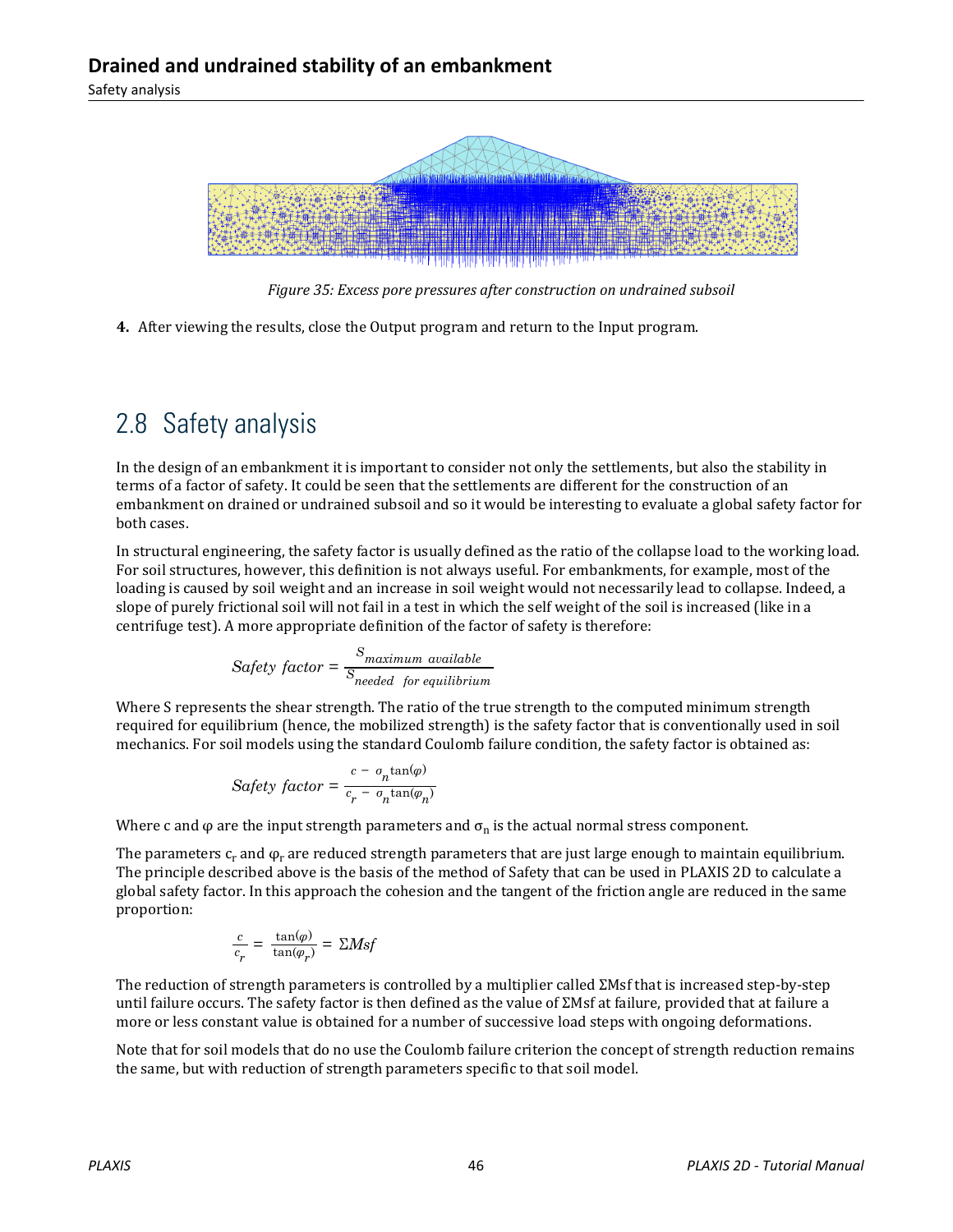The **Safety** calculation option is available in the **Calculation type** drop-down menu in the **General** section of the **Phases** window. If the **Safety** option is selected the **Loading input** on the **Parameters** tabsheet is automatically set to **Incremental multipliers**, this means that the multiplier ΣMsf will be incremented until failure occurs. The other option for the **Loading input** is **Target-ΣMsf**, which means the multiplier ΣMsf will only increase until the specified target value and not until failure. However, this latter option is not used here.

To calculate the global safety factor for the road embankment for both cases, follow these steps:

- **1.** Select Phase 1 in the **Phases** explorer.
- 2. Add a new calculation phase.
- **3.** Double-click on the new phase to open the **Phases** window.
- **4.** In the **Phases** window the selected phase is automatically selected in the **Start from phase** drop-down menu.
- **5.** In the **General** subtree, set the **Calculation type** as **Safety f** from the drop down menu.
- **6.** The **Incremental multipliers** option  $\Delta$  is already selected in the **Loading input** box. The first increment of the multiplier that controls the strength reduction process, **Msf**, is set to 0.1.
- **7.** In order to exclude existing deformations from the resulting failure mechanism, select the **Reset displacements to zero** option in the **Deformation control parameters** subtree.
- **8.** The first safety calculation has now been defined.
- **9.** Follow the same steps to create a new calculation phase that analyses the stability at the end of construction of the embankment on undrained subsoil.
- **10.** Click the **Calculate** button  $\int_{0}^{2\pi}$  to start the calculation.

The phases explorer window displaying the safety calculation is shown in Figure 36 (on page 47).



*Figure 36: Phases explorer displaying the Safety calculation phases*

#### **Note:**

Note that for a **Safety** phase the option **Use pressures from the previous phase** in the **Pore pressure calculation type** drop-down menu is automatically selected and grayed out indicating that this option cannot be changed. A **Safety** calculation always uses the same pore pressures as the phase for which the safety factor has to be calculated.

#### **Note:**

The default value of **Max steps** in a **Safety** calculation is 100. In contrast to a **Staged construction** calculation, the specified number of steps is always fully executed. In most **Safety** calculations, 100 steps are sufficient to arrive at a state of failure. If not, the number of steps can be increased to a maximum of 1000.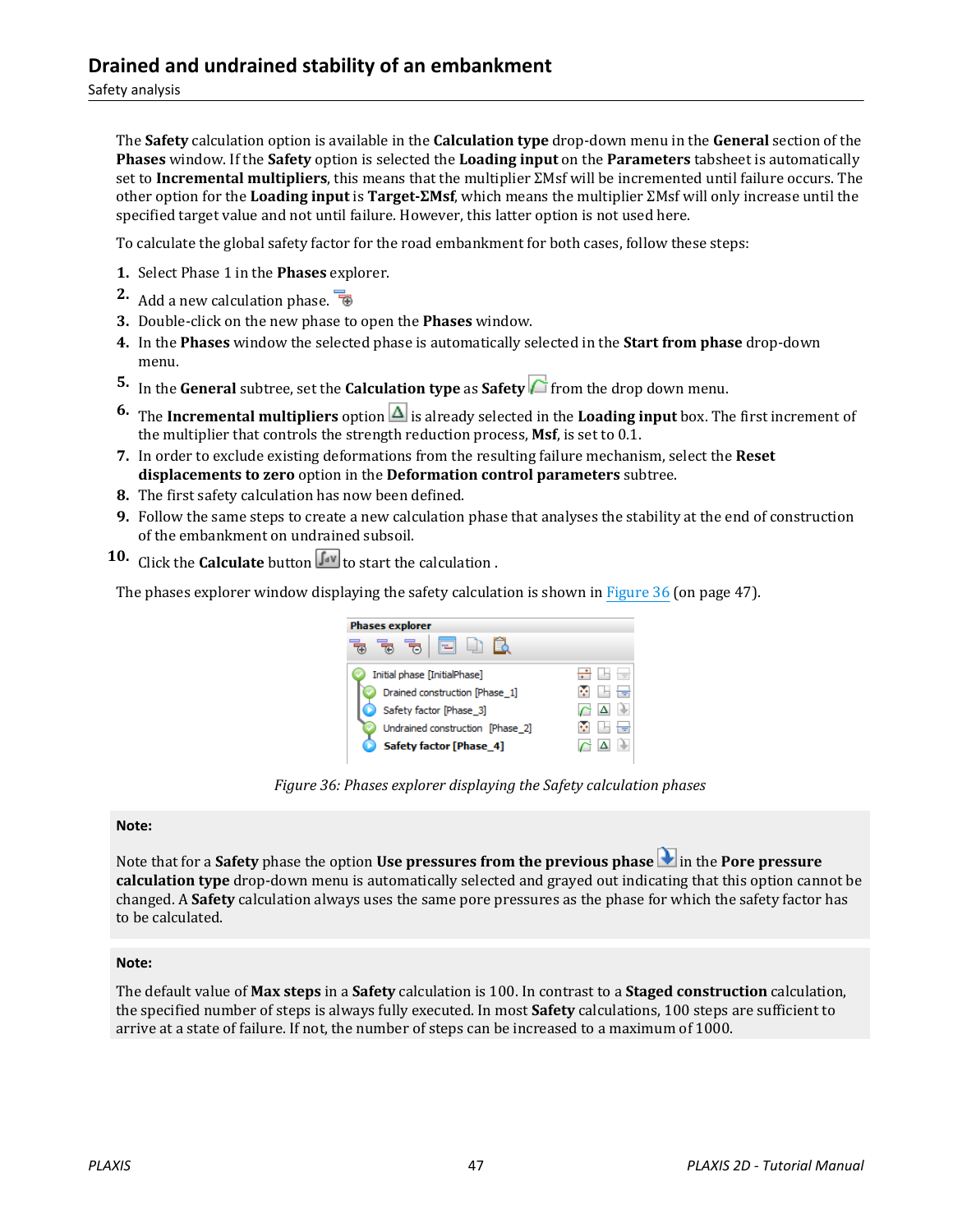For most **Safety** analyses Msf = 0.1 is an adequate first step to start up the process. During the calculation process, the development of the total multiplier for the strength reduction, ΣMsf, is automatically controlled by the load advancement procedure.

### 2.8.1 Evaluation of safety analysis results

Due to the ongoing reduction of the soil strength, additional displacements are generated during a **Safety** calculation. The resulting total displacements do not have a physical meaning as they depend on the amount of load steps that was applied: more load steps means the calculation would push further into failure thus generating larger displacement while in reality a failing embankment would re-establish a new equilibrium with limited deformations. However, the incremental displacements in the final step (at failure) are very useful as they give an indication of the likely failure mechanism. The incremental displacements are the change of displacement per load increment. Typically this is a very small value as the load increments are small, but in case of failure the failure zone only needs a very small change of load to generate large changes of displacements, hence the failure zone then has large incremental displacement whereas anywhere else in the model the incremental displacements should be small.

In order to view the mechanism for the embankment on drained subsoil:

- **1.** Select Phase 3, that is the **Safety** phase following on Phase 1, and click the **View calculation results** button **.**
- **2.** In the Output program select the menu **Deformations** > **Incremental displacements** > **|Δu|**.



*Figure 37: Shadings of the displacement increments indicating the most applicable failure mechanism of the embankment after drained construction*

The resulting plot shown in Figure 37 (on page 48) gives a good impression of the failure mechanisms. The magnitude of the displacement increments is not relevant. From the results it can be seen that the slope on the left side of the embankment fails with a classical slip surface .

By choosing phase 4 from the drop down list at the toolbar the failure mechanism for the embankment constructed on undrained subsoil can be evaluated. The failure mechanism is no longer limited to just the embankment, but is in fact mostly a failure of the subsoil underneath the embankment. This also explains the widening of the embankment at the base as was observed earlier: the soil underneath the embankment fails and moves horizontally away from the center of the embankment shown in [Figure 38](#page-10-0) (on page 49).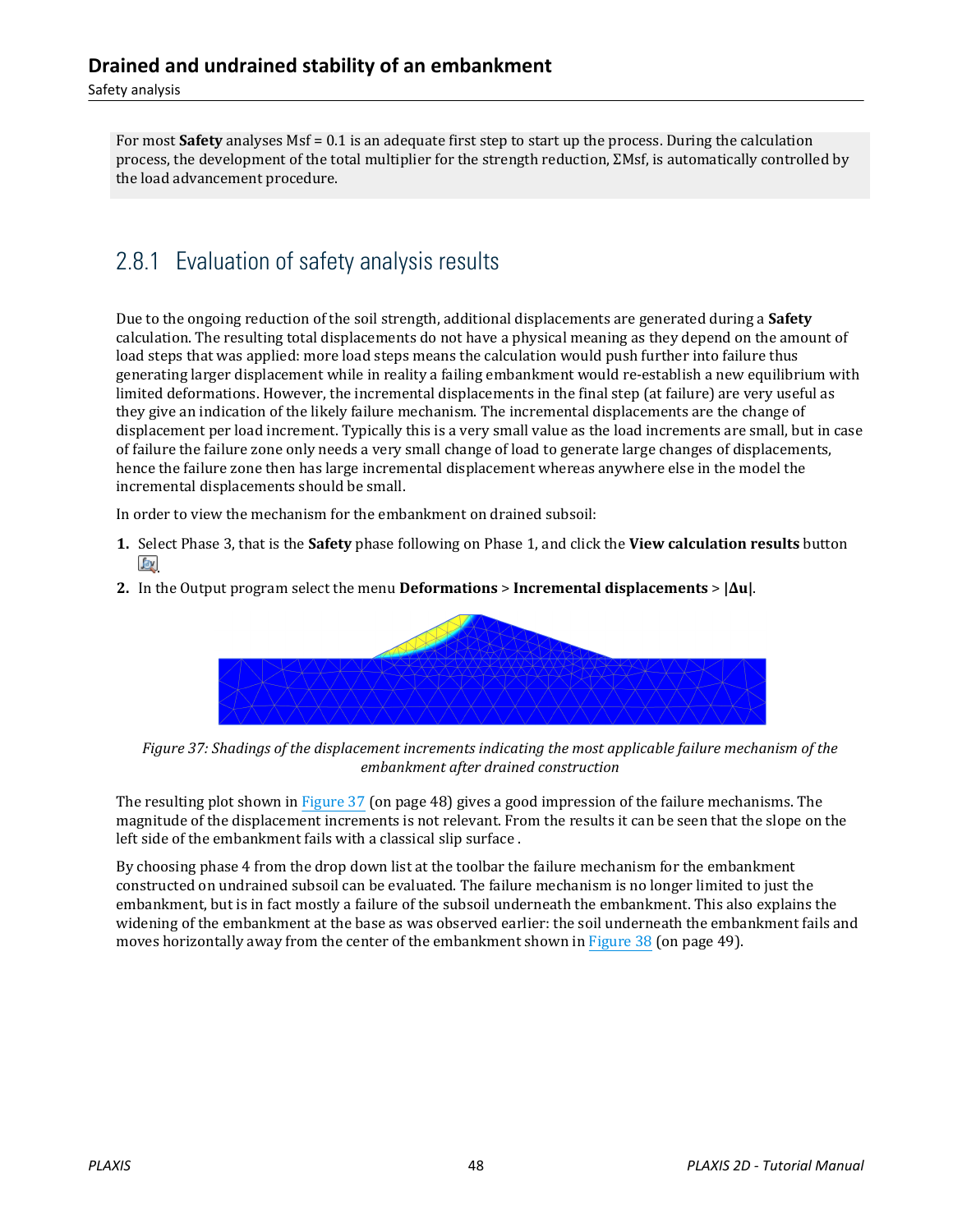<span id="page-10-0"></span>

*Figure 38: Shadings of the displacement increments indicating the most applicable failure mechanism of the embankment after undrained construction*

The safety factor can be obtained from the **Calculation info** option of the **Project** menu. The **Multipliers** tabsheet of the **Calculation information** window represents the actual values of the load multipliers. The value of ΣMsf represents the safety factor, provided that this value is indeed more or less constant during the previous few steps.

The best way to evaluate the safety factor, however, is to plot a curve in which the parameter ΣMsf is plotted against the displacements of a certain node. Although the displacements are not relevant, they indicate whether or not a failure mechanism has developed.

In order to evaluate the safety factors for the three situations in this way, follow these steps:

- **1.** Click the **Curves manager** button  $\Box$  in the toolbar.
- **2.** Click **New** in the **Charts** tabsheet.
- **3.** In the **Curve generation** window, use from the dropdown list the previously selected **Node** for the x-axis. Select **Deformations** > **Total displacements** > **|u|**.
- **4.** For the y-axis, select **Project** > **Multipliers** > **ΣMsf**. The **Safety** phases are considered in the chart.
- **5.** Press **OK** to close the window and generate the chart.
- **6.** Right-click on the chart and select the **Settings** option in the appearing menu. The **Settings** window pops up.
- **7.** In the tabsheet corresponding to the curve click the **Phases** button.
- **8.** In the **Select phases** window make sure only Phase 3 and 4 are selected as shown in Figure 39 (on page 49):

| Select phases                                                            |  |
|--------------------------------------------------------------------------|--|
| Select all phases for which this curve has to be shown                   |  |
| Initial phase [InitialPhase]<br>Phase_1 [Phase_1]<br>○ Phase_3 [Phase_3] |  |
| Phase_2 [Phase_2]<br>Ø Phase 4 [Phase 4]                                 |  |
|                                                                          |  |
|                                                                          |  |
| Select all<br>Deselect all                                               |  |
| Cancel<br>OK                                                             |  |

*Figure 39: The Select phases window*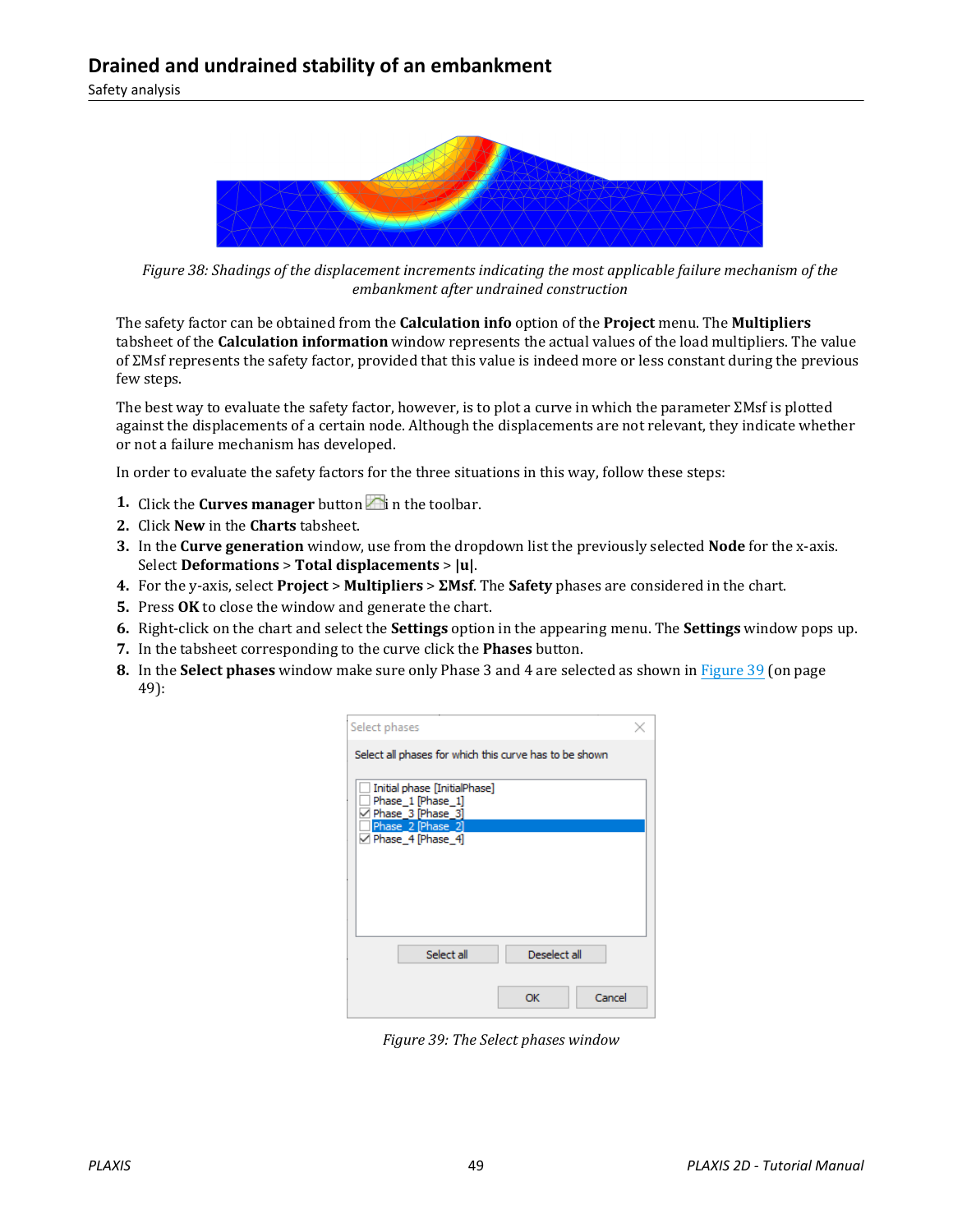#### **Drained and undrained stability of an embankment**

#### Safety analysis

- **9.** Click **OK** to close the **Select phases** window.
- **10.** In the **Settings** window change the titles of the curve in the corresponding tabsheet.
- **11.** In the **Chart** tabsheet shown in Figure 40 (on page 50), set the scaling of the x-axis to **Manual** and set the value of **Maximum** to 0.5:

| Title<br>lul [m]<br>Logarithmic | Title<br>2Msf<br>Logarithmic<br>Scaling |  |  |
|---------------------------------|-----------------------------------------|--|--|
| Scaling                         |                                         |  |  |
| Automatic                       | C Automatic                             |  |  |
| <b>Manual</b>                   | Manual                                  |  |  |
| $\div$<br>Minimum<br>0,000      | Minimum<br>1,000                        |  |  |
| $\div$<br>Maximum<br>0,5        | Maximum<br>1,900                        |  |  |
| Grid                            | Other                                   |  |  |
| Horizontal grid                 | Orthonormal axes                        |  |  |
| $\vee$ Vertical grid            | <b>Exchange axes</b>                    |  |  |
|                                 | Flip horizontal                         |  |  |
| <b>Style</b><br>Dot<br>V        | Flip vertical                           |  |  |
| Colour<br>Black<br>$\checkmark$ | Chart name<br>Chart 1                   |  |  |
|                                 |                                         |  |  |

*Figure 40: The Chart tabsheet in the Settings window*

**12.** Click **Apply** to update the chart according to the changes made and click **OK** to close the **Settings** window. The plot is shown as follows in [Figure 41](#page-12-0) (on page 51):